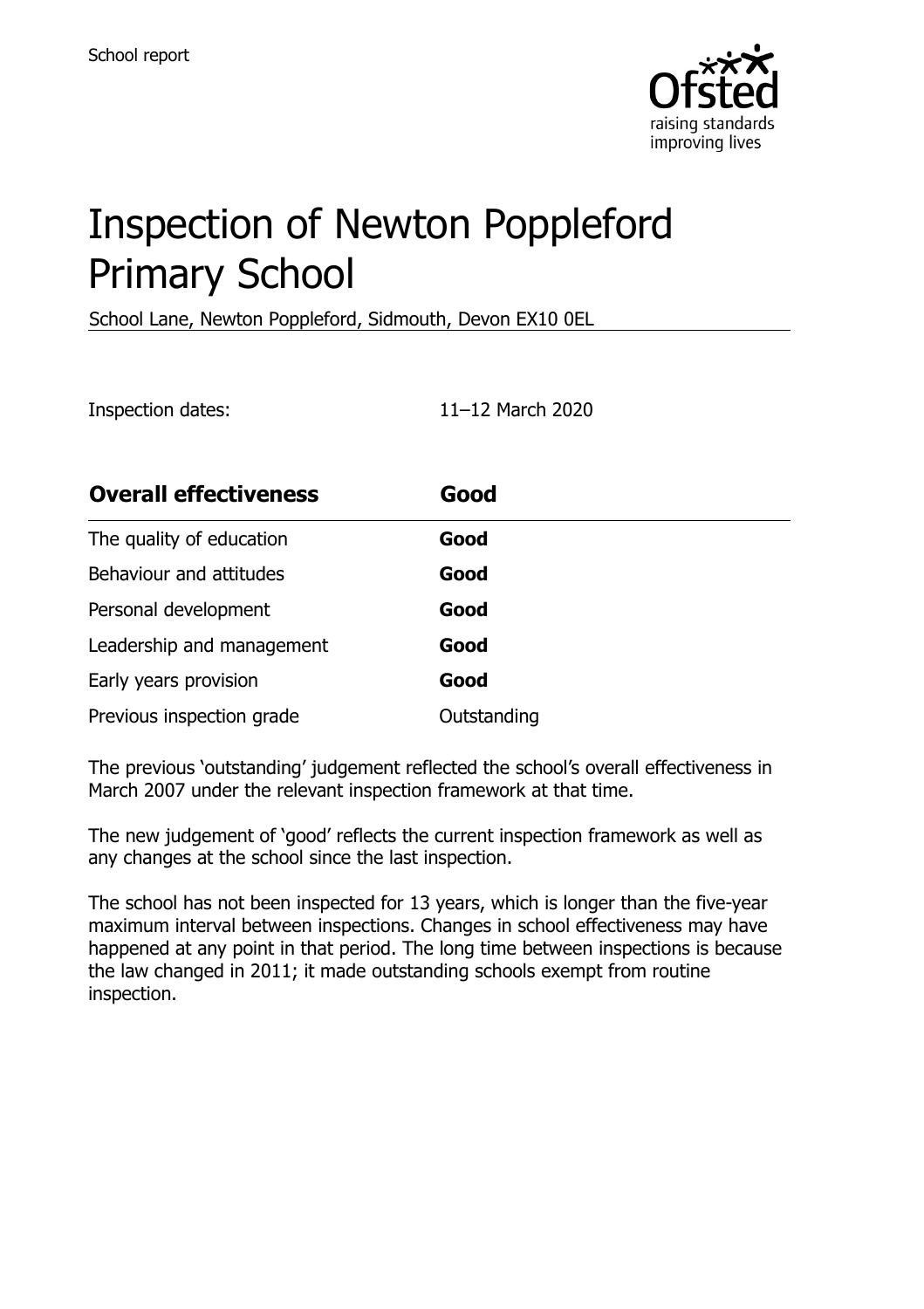

# **What is it like to attend this school?**

Pupils like this school and attend regularly. They are keen to learn and behave well. The shared values of resilience, resourcefulness, reflectiveness, responsibility and readiness are at the heart of the school community. Pupils think highly of staff. Consequently, relationships are strong.

Leaders have recently changed how the curriculum is organised. Pupils learn some subjects, such as music and religious education, on 'Wow Wednesdays'. Pupils enjoy this approach.

Staff have high expectations of what pupils can achieve in English and mathematics. They work hard to support pupils well. However, the curriculum has not been consistently strong in every subject in the past. As a result, some pupils have gaps in their knowledge.

Pupils feel safe at the school. They know who to turn to if they have concerns. They are confident that staff would support them and sort out any difficulties they have. Pupils say that bullying rarely happens. When it does, they trust staff to deal with it quickly.

The school's ethos encourages pupils to lead healthy lifestyles. The 'Take Ten' challenge encourages pupils to exercise and reduce their stress levels. The high level of care, including the work of the school mentor and play therapist, helps to support pupils with their social, emotional and mental health needs well.

#### **What does the school do well and what does it need to do better?**

Children get off to a flying start in the early years. Leaders have a clear understanding of what they want children to learn. Adults help children to grow in confidence. There is a sharp focus on children's language development in the preschool. This is built on further in Reception. As a result, children develop a strong understanding of phonics for reading and writing, and see success right from the start.

In key stage 1, the reading curriculum sets out clearly what is to be taught and when. Teachers use their good subject knowledge to teach pupils to use and apply their phonics so that they read well. Any pupils who fall behind catch up quickly because of the precise support they receive.

Across the school, motivational talks with visiting authors promote the love of reading. Reading is threaded through the curriculum to provide connections with other subjects. For example, pupils in Year 6 were keen to explain how their class novel, 'Hitler's Canary', is helping them learn about the Second World War before they study it in history.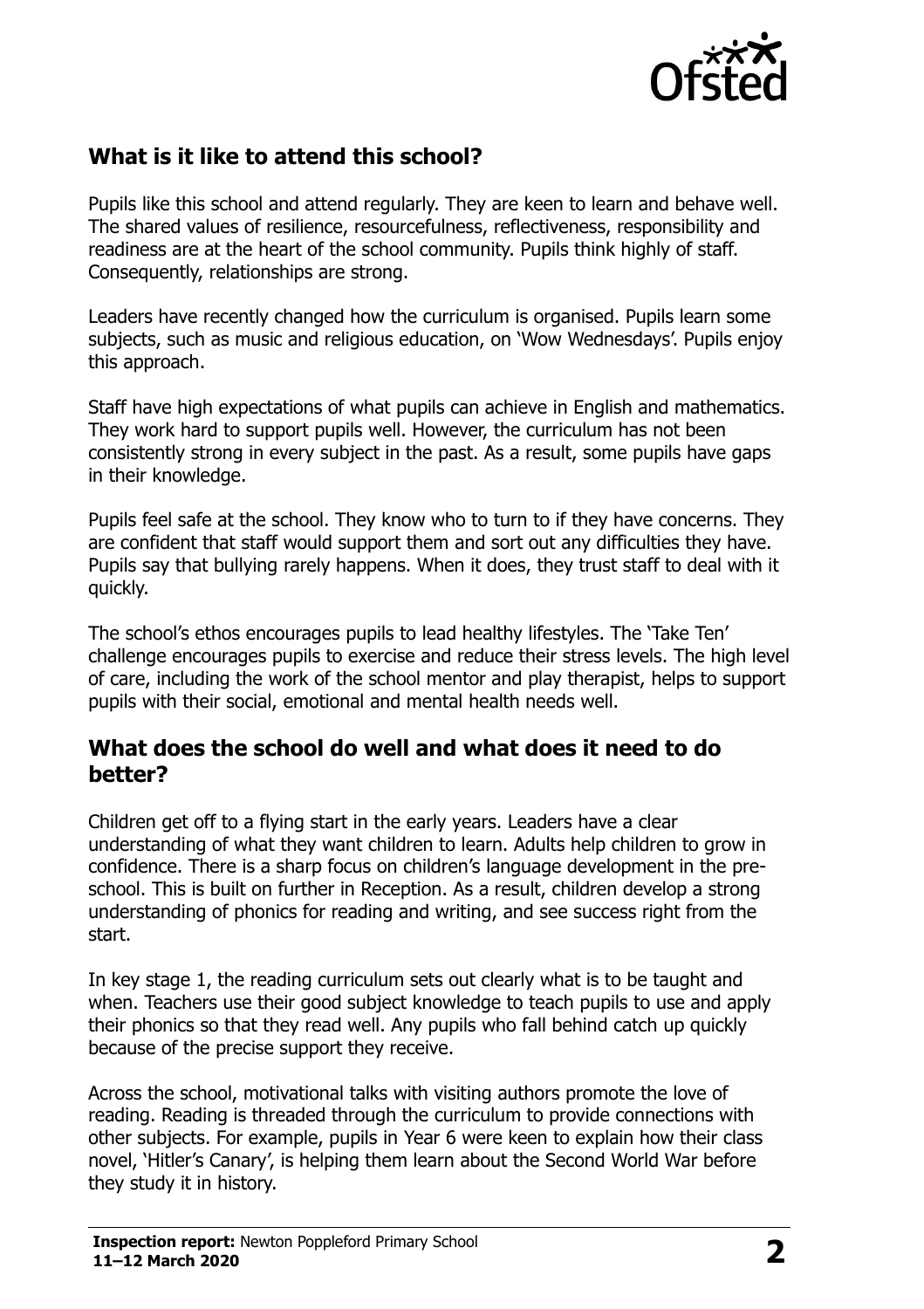

Leaders' actions to improve the mathematics curriculum are proving effective. In the early years, children learn a lot. They get the strong foundations they need for Year 1. Across the school, the mathematics curriculum ensures that pupils' learning builds on what they already know. For example, pupils use basic number facts to solve increasingly complex problems. Nonetheless, there are occasions when pupils do not learn all the mathematical vocabulary they need. This prevents some pupils from explaining their thinking and excelling in mathematics.

The school's approach to writing provides pupils with the knowledge they need to spell, punctuate and use grammar accurately. However, there are occasions when pupils do not use everything they have learned in English, to organise their writing consistently well. Some older pupils do not consider how to order and make connections between paragraphs. This holds pupils back from achieving their very best.

Pupils develop their knowledge securely over time in some subjects, for example in French. They make connections across sequences of work and this helps them learn more and remember more. However, the curriculum is not as well-structured in every subject. Many curriculum leaders are new to their roles. They have not checked that teachers are supporting pupils to develop a deep knowledge in their subjects. Consequently, some pupils have gaps in their knowledge and understanding.

Teachers make sure that pupils with special educational needs and/or disabilities (SEND) learn the curriculum effectively. Staff know pupils' needs well. Pupils receive caring support in class and achieve well.

Pupils enjoy sport and benefit from a well-planned physical education (PE) curriculum. Carefully planned activities make sure that everyone can take part in games. Extra support is available for some pupils with SEND. This helps to improve their balance and coordination.

Governors understand the strengths and weaknesses of the school and they hold leaders to account for bringing about improvements effectively, for example improving the attendance of disadvantaged pupils. Staff feel that leaders, including governors, value them and support their work.

Lots of worthwhile experiences help pupils to develop personally and socially. For example, pupils enjoy helping to improve the environment through the eco-council. Pupils enjoy learning about Christianity and other religions. In 'Wow Week', pupils learn about a wide variety of countries, such as Australia and Japan. This helps them to understand about other cultures and customs.

# **Safeguarding**

The arrangements for safeguarding are effective. Staff know pupils well and take their welfare seriously. They are vigilant to signs that a pupil may be at risk, and act swiftly to report concerns. The designated safeguarding leaders work effectively with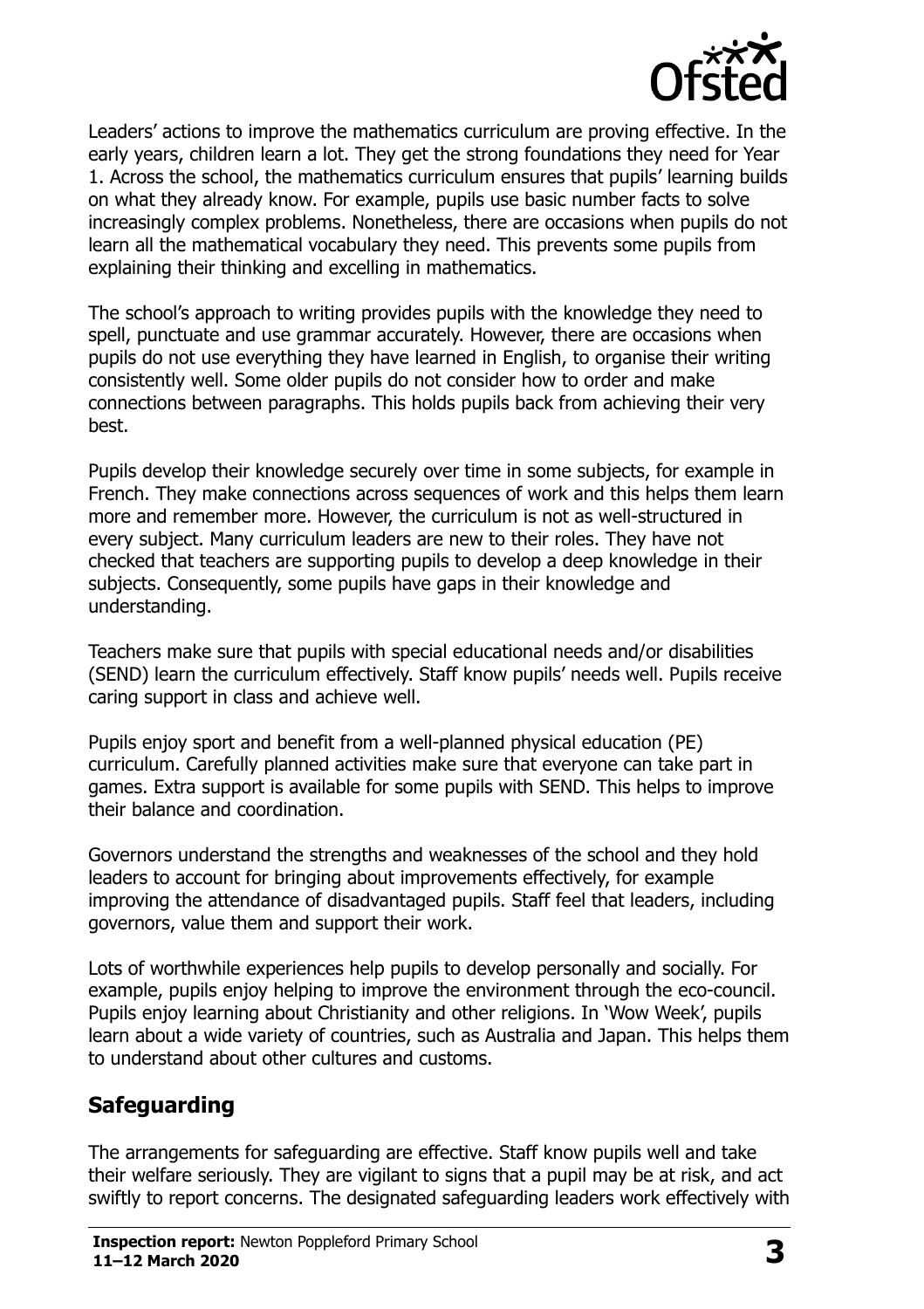

external agencies. They keep detailed records of their work, so they can check on progress and follow up on actions taken to keep pupils safe. This ensures that families and pupils receive support in a timely manner. Leaders make sure that the school's recruitment and training procedures are robust.

# **What does the school need to do to improve?**

#### **(Information for the school and appropriate authority)**

- The curriculum is not yet planned coherently in every subject. The actions leaders have already taken to train staff in how to plan and deliver the curriculum demonstrate that they are in the process of bringing this about. For this reason, the transition arrangement has been applied. Leaders need to ensure the curriculum is well planned and implemented in every subject so that pupils know and remember more across the curriculum.
- The school's high expectations of writing are not applied consistently well. Consequently, a minority of pupils do not use all the writing techniques they have been previously taught, such as paragraphing. Teachers do not routinely expect pupils take to ownership of organising their writing sufficiently well. Leaders need to ensure that teachers enable pupils to use and apply their writing knowledge and skills so that they can excel in their writing in every subject.

#### **How can I feed back my views?**

You can use [Ofsted Parent View](http://parentview.ofsted.gov.uk/) to give Ofsted your opinion on your child's school, or to find out what other parents and carers think. We use Ofsted Parent View information when deciding which schools to inspect, when to inspect them and as part of their inspection.

The Department for Education has further quidance on how to complain about a school.

If you are the school and you are not happy with the inspection or the report, you can [complain to Ofsted.](http://www.gov.uk/complain-ofsted-report)

## **Further information**

You can search for [published performance information](http://www.compare-school-performance.service.gov.uk/) about the school.

In the report, '[disadvantaged pupils](http://www.gov.uk/guidance/pupil-premium-information-for-schools-and-alternative-provision-settings)' refers to those pupils who attract government pupil premium funding: pupils claiming free school meals at any point in the last six years and pupils in care or who left care through adoption or another formal route.

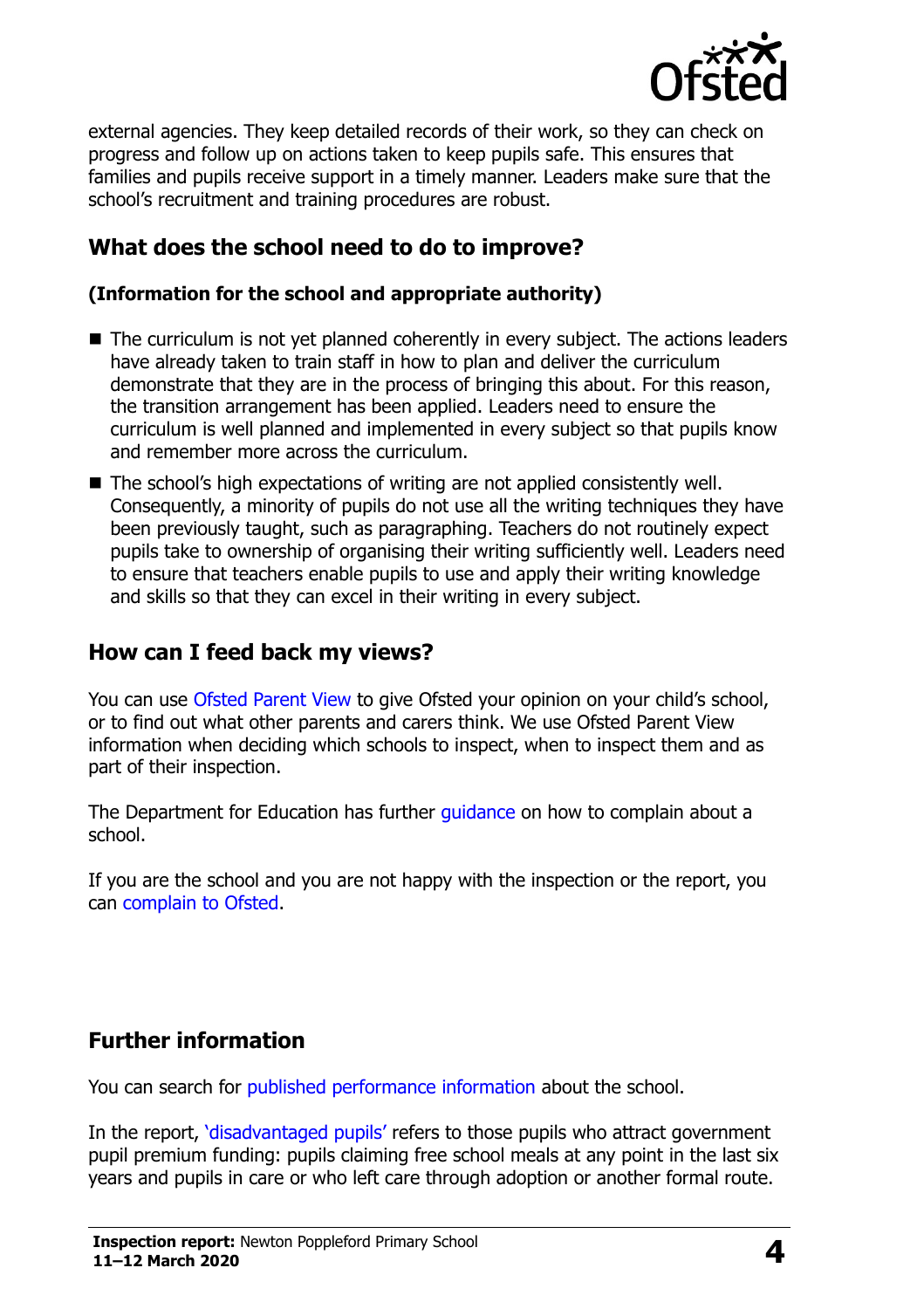

# **School details**

| Unique reference number             | 113103                                        |
|-------------------------------------|-----------------------------------------------|
| <b>Local authority</b>              | Devon                                         |
| <b>Inspection number</b>            | 10111623                                      |
| <b>Type of school</b>               | Primary                                       |
| <b>School category</b>              | Maintained                                    |
| Age range of pupils                 | $2$ to $11$                                   |
| <b>Gender of pupils</b>             | Mixed                                         |
| Number of pupils on the school roll | 196                                           |
| <b>Appropriate authority</b>        | The governing body                            |
| <b>Chair of governing body</b>      | Julia Bramble                                 |
| <b>Headteacher</b>                  | Stuart Vaughan                                |
| <b>Website</b>                      | http://www.newton-<br>poppleford.devon.sch.uk |
| Date of previous inspection         | 13 March 2007                                 |

# **Information about this school**

- The school has moved to a new building since the previous inspection.
- $\blacksquare$  There is a pre-school on the school site that is managed by the governing body. It takes children from ages two to four. The pre-school was included in the inspection.

## **Information about this inspection**

We carried out this inspection under section 8 of the Education Act 2005. We deemed the inspection a section 5 inspection under the same Act.

The previous 'outstanding' judgement reflected the school's overall effectiveness in January 2014 under the relevant inspection framework at that time.

The new judgement of 'good' reflects the current inspection framework as well as any changes at the school since the last inspection.

The school has not been inspected for 13 years, which is longer than the five-year maximum interval between inspections under section 5 of the Education Act 2005.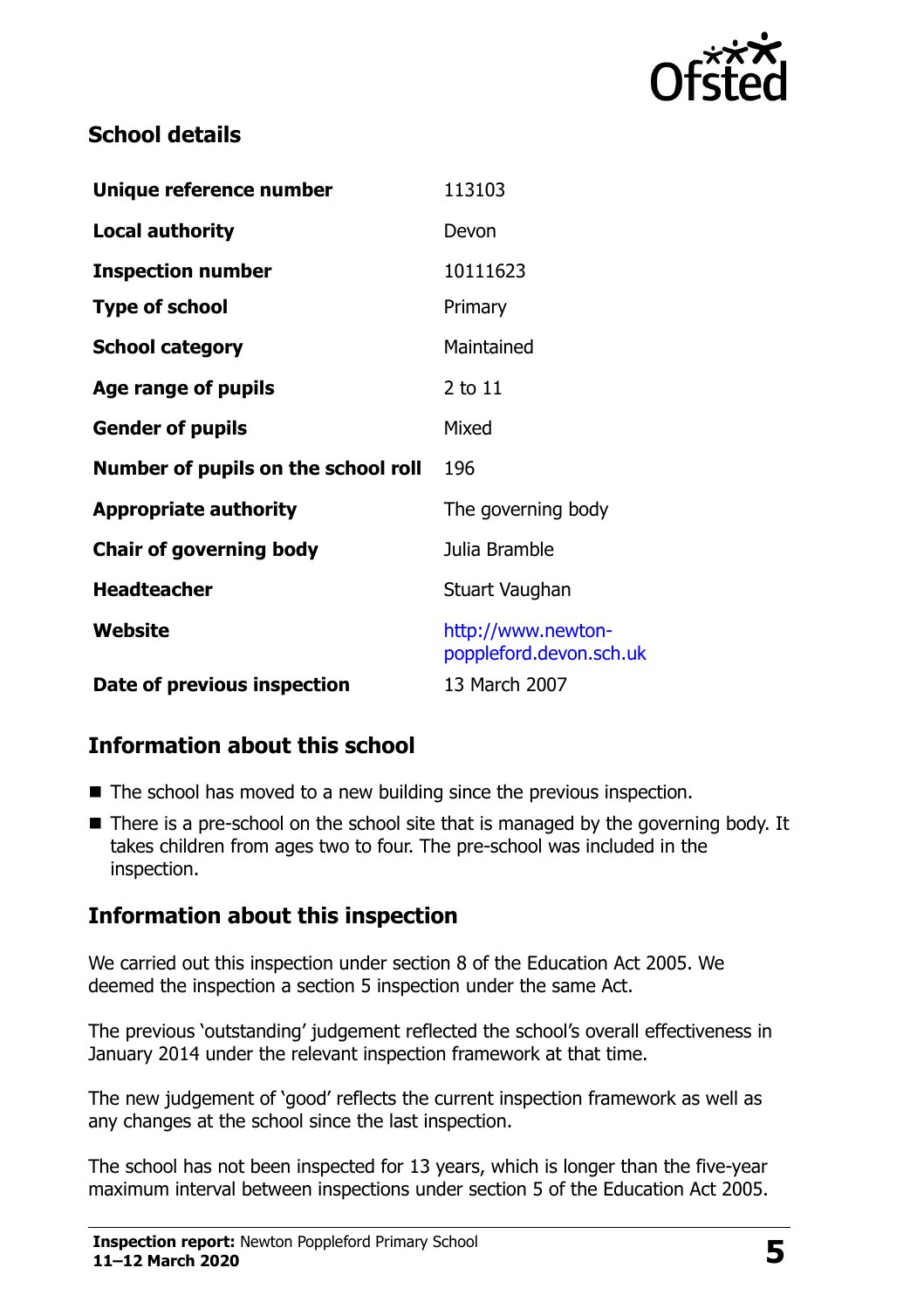

Changes in school effectiveness may have happened at any point in that period. The long time between inspections is because the law changed in 2011; it made most outstanding schools exempt from routine inspection.

- We held meetings with the headteacher, curriculum leaders, teachers, the early years leader, members of the local governing body and the leads for pupils with SEND. The lead inspector also spoke with a local authority representative.
- We did deep dives in: reading, writing, mathematics, PE and French. We also considered the geography curriculum. We met with senior and curriculum leaders, teachers and pupils. We visited lessons and scrutinised pupils' work and talked to pupils. The lead inspector listened to some pupils read.
- We evaluated documentary and other types of information, including evidence relating to safeguarding.

#### **Inspection team**

Sue Costello, lead inspector **Her Majesty's Inspector** 

Nicola Berry **Ofsted Inspector**